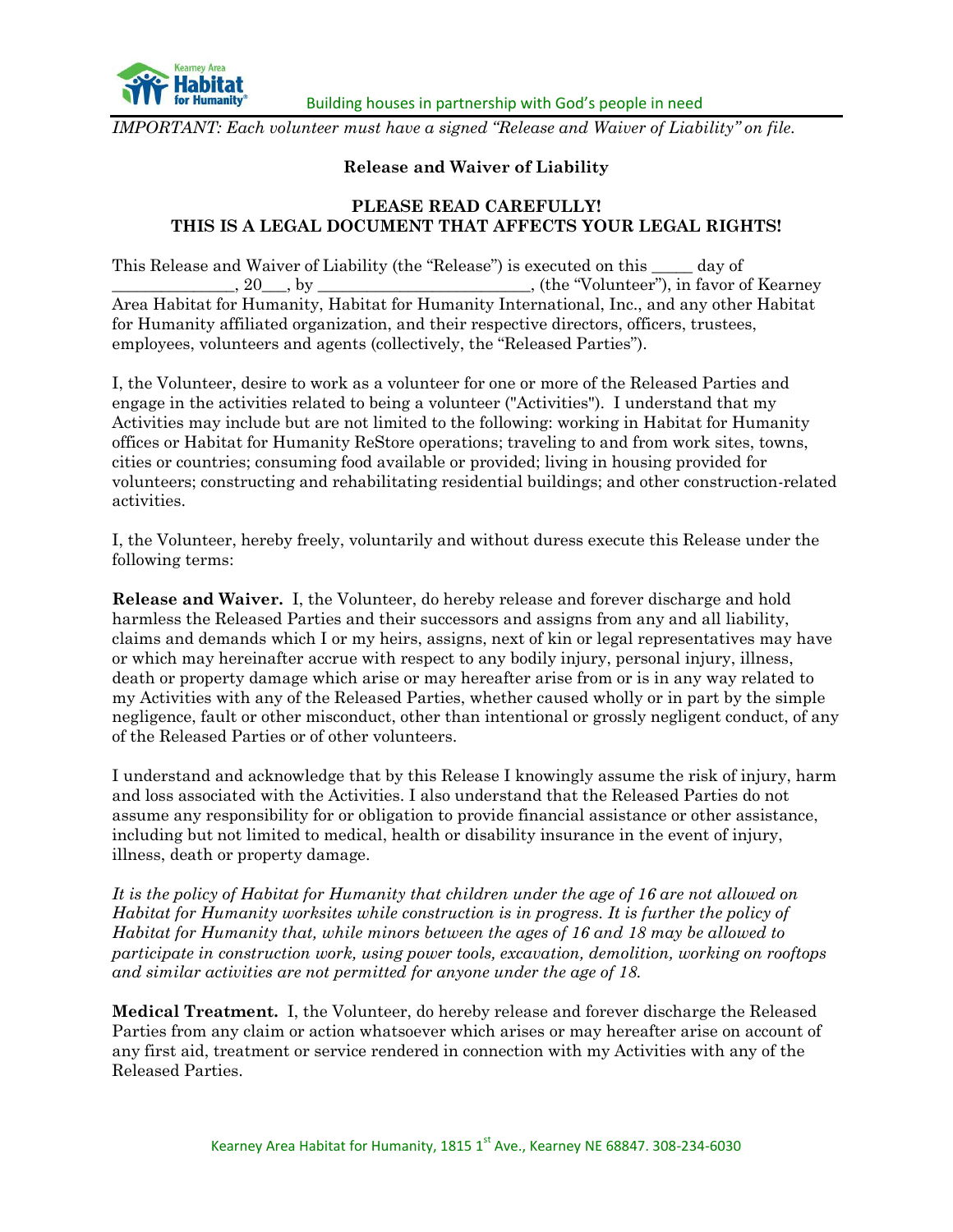

*IMPORTANT: Each volunteer must have a signed "Release and Waiver of Liability" on file.*

If the Volunteer is less than 18 years of age, the Volunteer and the parents having legal custody and/or the legal guardians of the Volunteer (the "Guardians") also hereby release and forever discharge the Released Parties from any claim whatsoever which arises or may hereafter arise on account of the decision by any representative or agent of the Released Parties to exercise the power to consent to medical or dental treatment as such power may be granted and authorized in a Parental Authorization for Treatment of a Minor Child.

**Assumption of the Risk.** I, the Volunteer, understand that my Activities may include work that may be hazardous to me, including, but not limited to, the following: construction; loading and unloading; travel to and from the work sites; and exposure to lead, asbestos, and mold, which may cause or worsen certain illnesses, especially if I do not wear protective equipment, am exposed for extended periods of time, or have a pre-existing immune system deficiency.

I also understand there is some inherent risk in consuming local foods and living in local accommodations in the city(ies) or country(ies) visited. I further understand I may be traveling to and from locations where there is a risk of terrorism, war, insurrection, criminal activities, inclement weather or other circumstances that could threaten my health or safety. I also understand that it is the policy of the Released Parties to not pay ransom or make any other payments to secure the release of hostages.

I hereby expressly and specifically assume the risk of injury or harm in the Activities and release the Released Parties from all liability for any loss, cost, expense, injury, illness, death or property damage resulting directly or indirectly from the Activities.

**Insurance.** I, the Volunteer, understand that, except as otherwise agreed to by the Released Parties in writing, the Released Parties are under no obligation to provide, carry or maintain health, medical, travel, disability or other insurance coverage for any Volunteer. Each Volunteer is expected and encouraged to obtain his or her own health, medical, travel, disability or other insurance coverage.

**Photographic Release.** I, the Volunteer, do hereby grant and convey unto Habitat for Humanity International, Inc., all right, title and interest in any and all photographs and video or audio recordings of or including my image or voice, made by any of the Released Parties during my Activities with the Released Parties, including, but not limited to, the right to use such photographs or recordings for any purpose and to any royalties, proceeds or other benefits derived from them.

**Other.** I, the Volunteer, expressly agree that this Release is intended to be as broad and inclusive as permitted by the laws of the state where the Activities take place. I further agree that in the event any clause or provision of this Release shall be held to be invalid by any court of competent jurisdiction, the invalidity of such clause or provision shall not otherwise affect the remaining clauses or provisions of this Release, which shall continue to be enforceable. Further, a waiver of a right under this Release does not prevent the exercise of any other right.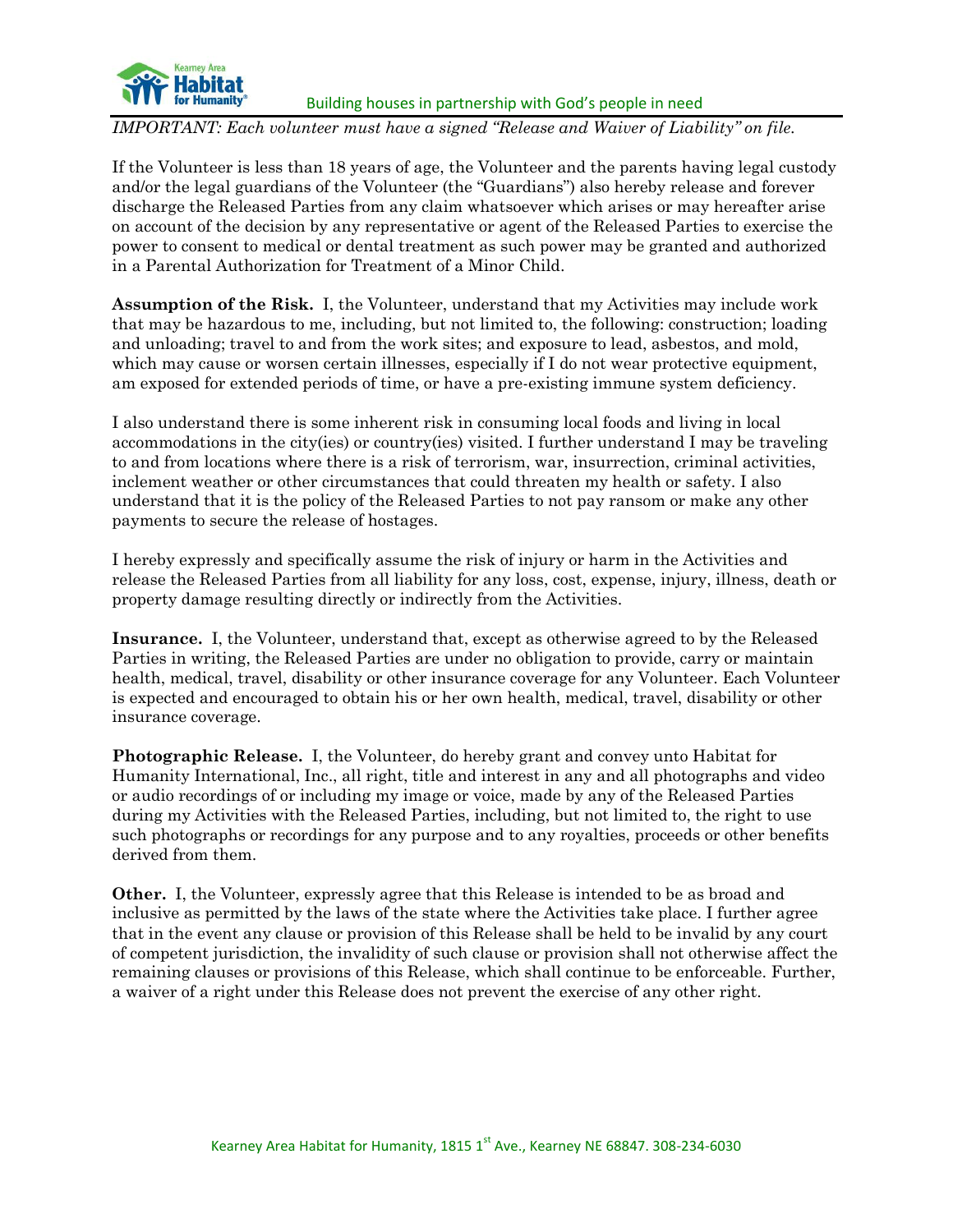

*IMPORTANT: Each volunteer must have a signed "Release and Waiver of Liability" on file.*

To express my understanding of and agreement with this Release, I sign here with a witness.

**Volunteer**: Name (please print): \_\_\_\_\_\_\_\_\_\_\_\_\_\_\_\_\_\_\_\_\_\_\_\_\_\_ Signature:\_\_\_\_\_\_\_\_\_\_\_\_\_\_\_\_\_\_\_\_\_

\_\_\_\_\_\_\_\_\_\_\_\_\_\_\_\_\_\_\_\_\_\_\_\_\_\_\_\_\_\_\_\_\_\_\_\_\_\_\_\_\_\_\_\_\_\_\_\_\_\_\_\_\_\_\_\_\_\_\_\_\_\_\_\_\_\_\_\_\_\_\_\_\_\_\_\_\_\_\_\_\_\_\_\_\_\_\_\_\_

Address:

Phone: (H) \_\_\_\_\_\_\_\_\_\_\_\_\_\_\_\_\_ (C) \_\_\_\_\_\_\_\_\_\_\_\_\_\_\_\_ E-mail: \_\_\_\_\_\_\_\_\_\_\_\_\_\_\_\_

Date of Birth: \_\_\_\_\_\_\_\_\_\_\_\_\_\_\_\_\_

**Witness:** Name (please print): \_\_\_\_\_\_\_\_\_\_\_\_\_\_\_\_\_\_\_\_\_\_\_\_\_\_\_ Signature: \_\_\_\_\_\_\_\_\_\_\_\_\_\_\_\_\_\_\_\_\_\_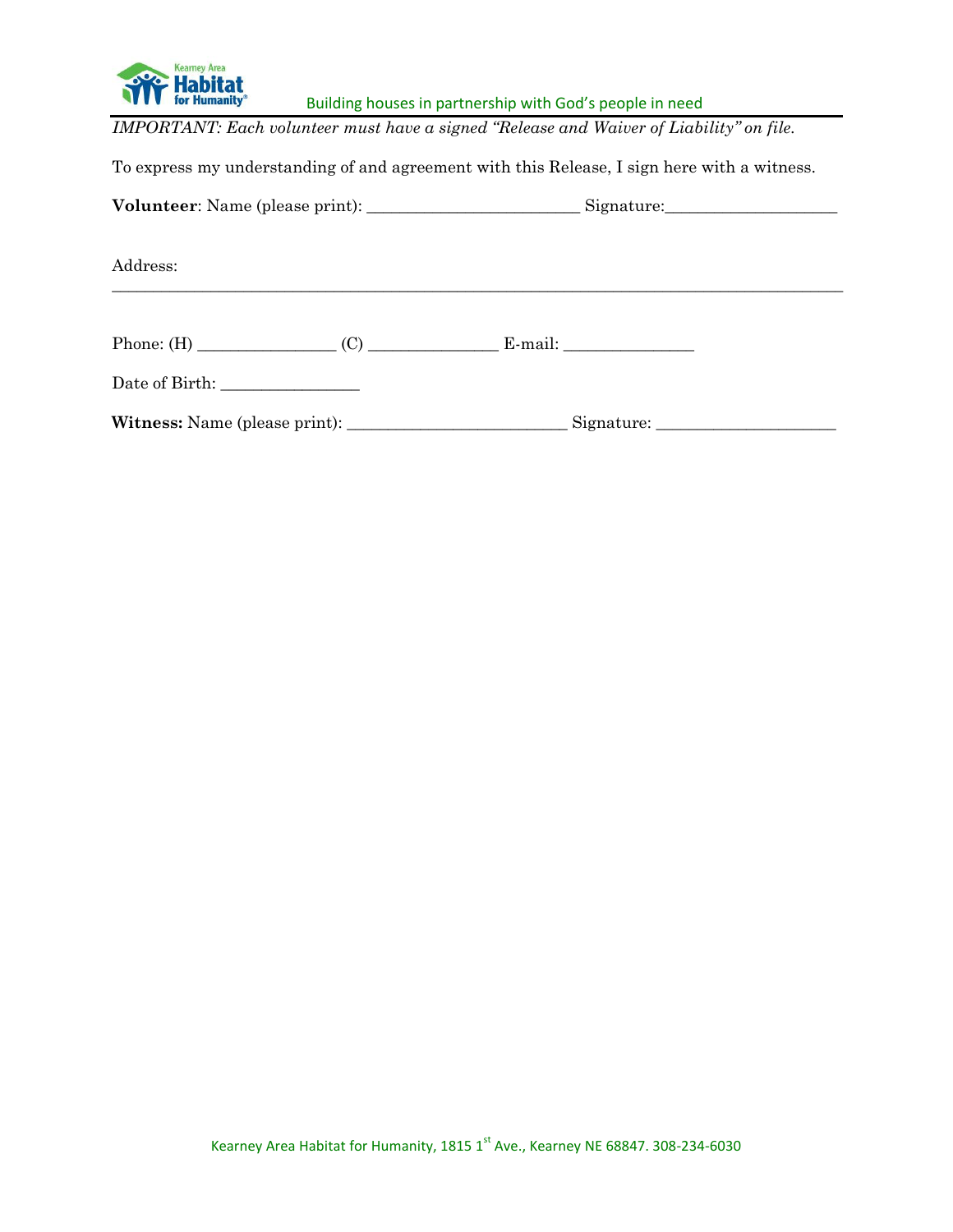

*IMPORTANT: Each volunteer must have a signed "Release and Waiver of Liability" on file.*

**IMPORTANT: If the Volunteer is less than 18 years of age, all parents or guardians must also sign this Release and Waiver of Liability with a witness. Also, all parents or guardians must complete the "Parental Authorization for Treatment of, and Travel With, a Minor Child" on the following page. If only one parent or guardian executes this Release on behalf of a Volunteer who is under 18 years of age, then the undersigned parent or guardian of the Volunteer hereby covenants, warrants, represents and agrees that he or she is executing this Release on behalf of, and as an agent for, any other individual who may be a parent or guardian of the Volunteer, and that by executing this Release, the undersigned is binding himself/herself, the Volunteer, and any other parent or guardian of the Volunteer, and all of their heirs, executors, personal representatives, assigns and estates to this Release.**

| <b>Parent/Guardian:</b> Name (please print): |  | Signature: |
|----------------------------------------------|--|------------|
|----------------------------------------------|--|------------|

 $\_$  , and the state of the state of the state of the state of the state of the state of the state of the state of the state of the state of the state of the state of the state of the state of the state of the state of the

Address:

Witness: Name (please print): \_\_\_\_\_\_\_\_\_\_\_\_\_\_\_\_\_\_\_\_\_\_\_\_\_\_\_\_\_\_\_\_\_\_ Signature:\_\_\_\_\_\_\_\_\_\_\_\_\_\_\_\_

|  | Parent/Guardian: Name (please print): |  | Signature: |
|--|---------------------------------------|--|------------|
|--|---------------------------------------|--|------------|

 $\_$  , and the state of the state of the state of the state of the state of the state of the state of the state of the state of the state of the state of the state of the state of the state of the state of the state of the

Address:

Witness: Name (please print): \_\_\_\_\_\_\_\_\_\_\_\_\_\_\_\_\_\_\_\_\_\_\_\_\_\_\_\_\_\_ Signature: \_\_\_\_\_\_\_\_\_\_\_\_\_\_\_\_\_\_\_\_

# **EMERGENCY CONTACT INFORMATION**

Name: \_\_\_\_\_\_\_\_\_\_\_\_\_\_\_\_\_\_\_\_\_\_\_\_\_\_\_\_\_\_\_\_\_\_\_\_\_\_\_\_\_\_ Relationship: \_\_\_\_\_\_\_\_\_\_\_\_\_\_\_\_\_\_\_\_\_\_\_\_\_\_\_\_\_\_\_\_\_\_\_\_\_\_ Address: \_\_\_\_\_\_\_\_\_\_\_\_\_\_\_\_\_\_\_\_\_\_\_\_\_\_\_\_\_\_\_\_\_\_\_\_\_\_\_\_\_\_\_\_\_\_\_\_\_\_\_\_\_\_\_\_\_\_\_\_\_\_\_\_\_\_\_\_\_\_\_\_\_\_\_\_\_\_\_\_\_\_\_\_\_\_\_\_\_\_\_ Phone:  $(H)$   $(C/W)$   $E$ -mail:

**\_\_\_\_\_\_\_\_\_\_\_\_\_\_\_\_\_\_\_\_\_\_\_\_\_\_\_\_\_\_\_\_\_\_\_\_\_\_\_\_\_\_\_\_\_\_\_\_\_\_\_\_\_\_\_\_\_\_\_\_\_\_\_\_\_\_\_\_\_\_\_\_\_\_\_\_\_\_\_\_\_\_**

**\_\_\_\_\_\_\_\_\_\_\_\_\_\_\_\_\_\_\_\_\_\_\_\_\_\_\_\_\_\_\_\_\_\_\_\_\_\_\_\_\_\_\_\_\_\_\_\_\_\_\_\_\_\_\_\_\_\_\_\_\_\_\_\_\_\_\_\_\_\_\_\_\_\_\_\_\_\_\_\_\_\_**

### **IF APPLICABLE:**

- **School/Organization (no abbreviations please):**
- **Host Affiliate Site:**